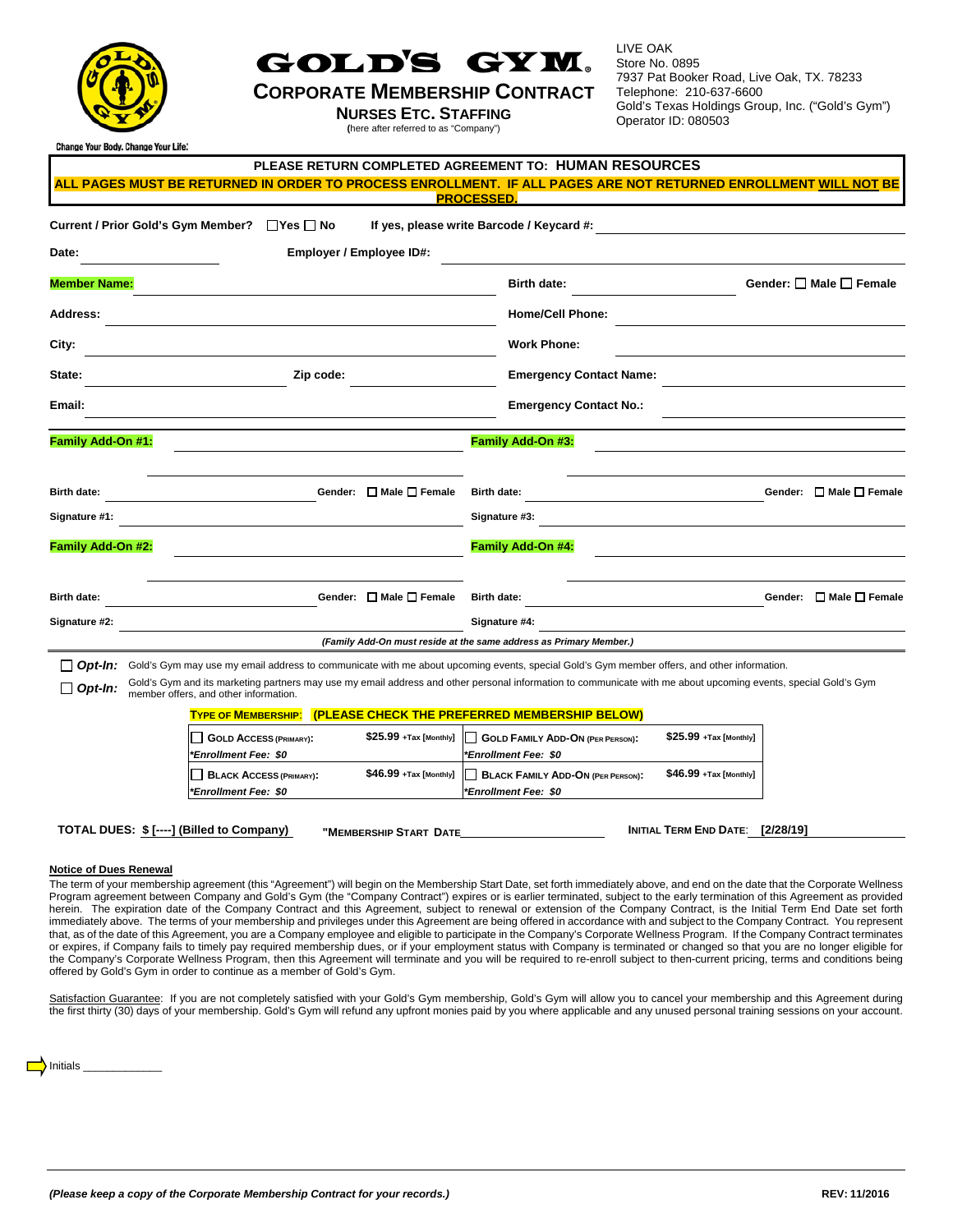## **NOTICE TO PURCHASER:**

(1) DO NOT SIGN THIS CONTRACT UNTIL YOU READ IT OR IF IT CONTAINS BLANK SPACES.

(2) IF YOU DECIDE YOU DO NOT WISH TO REMAIN A MEMBER OF THIS HEALTH SPA, YOU MAY CANCEL THIS CONTRACT BY CONTACTING YOUR HUMAN RESOURCES DIRECTOR OR PLAN MANAGER BY MIDNIGHT OF THE THIRD BUSINESS DAY AFTER THE DAY YOU SIGN THIS CONTRACT AND FILLING OUT A CORPORATE MEMBERSHIP CANCELLATION FORM, ALONG WITH ANY SUPPORTING DOCUMENTS IF NEEDED, STATING YOUR DESIRE TO CANCEL THIS CONTRACT. THE WRITTEN NOTICE/FORM MUST BE FAXED TO THE FOLLOWING FAX NUMBER: **866- 800-1904**, or EMAILED TO: **[CorporateSalesCancellations@goldsgym.com.](mailto:CorporateSalesCancellations@goldsgym.com)**

(3) IF THE HEALTH SPA GOES OUT OF BUSINESS AND DOES NOT PROVIDE FACILITIES WITHIN 10 MILES OF THE FACILITY IN WHICH YOU ARE ENROLLED OR IF THE HEALTH SPA MOVES MORE THAN 10 MILES FROM THE FACILITY IN WHICH YOU ARE ENROLLED, YOU MAY CANCEL THIS CONTRACT BY MAILING BY CERTIFIED MAIL A WRITTEN NOTICE STATING YOUR DESIRE TO CANCEL THIS CONTRACT, ACCOMPANIED BY PROOF OF PAYMENT ON THE CONTRACT TO THE HEALTH SPA AT THE FOLLOWING ADDRESS: GOLD'S GYM, ATTN: CORPORATE SALES CANCELLATIONS, 4001 MAPLE AVENUE #200, DALLAS, TX 75219, by fax **866-800-1904,** or by email to **[CorporateSalesCancellations@goldsgym.com.](mailto:CorporateSalesCancellations@goldsgym.com)**

(4) IF YOU DIE OR BECOME TOTALLY AND PERMANENTLY DISABLED AFTER THE DATE THIS CONTRACT TAKES EFFECT, YOU OR YOUR ESTATE MAY CANCEL THIS CONTRACT AND RECEIVE A PARTIAL REFUND OF YOUR UNUSED MEMBERSHIP FEE BY MAILING A NOTICE TO THE HEALTH SPA STATING YOUR DESIRE TO CANCEL THIS CONTRACT. THE HEALTH SPA MAY REQUIRE PROOF OF DISABILITY OR DEATH. THE WRITTEN NOTICE MUST BE MAILED BY CERTIFIED MAIL TO THE FOLLOWING ADDRESS: GOLD'S GYM, ATTN: CORPORATE SALES CANCELLATIONS, 4001 MAPLE AVENUE #200, DALLAS, TX 75219, or by email to **[CorporateSalesCancellations@goldsgym.com.](mailto:CorporateSalesCancellations@goldsgym.com)**

**ANY HOLDER OF THIS AGREEMENT IS SUBJECT TO ALL CLAIMS AND DEFENSES WHICH THE DEBTOR COULD ASSERT AGAINST THE SELLER OF GOODS OR SERVICES OBTAINED WITH THE PROCEEDS HEREOF. RECOVERY HEREUNDER BY THE DEBTOR SHALL NOT EXCEED AMOUNTS PAID BY THE DEBTOR HEREUNDER.**

Guaranty: Any guarantor or account holder who signs below guarantees the full payment of all amounts owed by Member to Gold's Gym under this Agreement." This is a guaranty of payment and not collection and will be effective without notice of acceptance by the beneficiary hereof. This is a continuing guaranty. Gold's Gym may extend the time allowed for payment, modify this Agreement and release other parties to this Agreement without affecting the obligation of Guarantor.

| Print):<br>Name<br>(Please | $\overline{\phantom{a}}$ | Signature | <b>DATE</b> |
|----------------------------|--------------------------|-----------|-------------|
|                            |                          |           |             |

**GENERAL:** Member has joined the Gold's Gym location designated at the top of this Agreement. Gold's Gym may allow Member to use other corporate Gold's Gym facilities at its sole discretion. Gold's Gym reserves the right to add or eliminate corporate locations and facilities available to Member. A current list of Gold's Gym corporate facilities is located a[t http://www.goldsgym.com/corporate/.](http://www.goldsgym.com/corporate/) Available corporate locations vary based on your company plan; check with your HR department for restrictions. Membership also includes up to 14 guest visits per calendar year, per gym, at participating Gold's Gym franchise locations with a Travel Pass. Travel Passes must be obtained at Member's local Gold's Gym. The hours of operation will be set by Gold's Gym and may be changed at any time in its sole discretion. Gold's Gym is not required to continue any particular programs, facilities, services or equipment as part of its contractual obligations and may discontinue, change or modify the same in its sole and absolute discretion. Gold's Gym expressly reserves the right to add, eliminate, or alter any program, equipment, furniture or fixture when deemed necessary or desirable in its sole discretion. The information on this Agreement is the property of Gold's Gym and its subsidiaries. Membership does not confer on Member any ownership interest in Gold's Gym or any of its property.

**RULES AND REGULATIONS:** Member acknowledges and accepts the existence of and the need for rules and regulations governing use of Gold's Gym's equipment and facilities and participation in programs and services (the "Rules and Regulations"). Member agrees to adhere to and comply with the Rules and Regulations as presently in effect and as hereafter modified, amended or supplemented. Gold's Gym reserves the right to modify, amend or supplement the Rules and Regulations from time to time in its sole discretion. Gold's Gym may cancel Member's membership and terminate this Agreement at any time for breach of the Rules and Regulations or generally undesirable behavior, as determined by Gold's Gym in its sole discretion, and Member or Company, as applicable, will not be entitled to a refund of any portion of initiation fees or dues paid to the date of cancellation.

POSTING OF PETITIONS, NOTICES, ETC.: The circulating or posting of a petition, notice, circular or statement of any kind is prohibited in or near Gold's Gym's facilities, unless such a document is first submitted and approved by the management of Gold's Gym.

LIABILITY FOR PERSONAL PROPERTY: Gold's Gym shall not be liable to Member or any of Member's guests or invitees for any personal property that is damaged, lost or stolen while on or around Gold's Gym's premises including, but not limited to, a vehicle or its contents or any property left in a locker. Member shall be liable to Gold's Gym for any damage to Gold's Gym's facilities and any equipment, furniture or fixture located thereon caused by Member or any of Member's guests or invitees.

PAYMENT DEFAULT: Member is responsible for payment of all amounts owed to Gold's Gym, other than monthly dues owed by Company per the Company Contract. If Member fails to pay any amount owed by Member (or Company fails to pay Member's monthly dues per the Company Contract) when due under this Agreement or Company Contract, as applicable, then Gold's Gym shall be entitled, at any time in its sole discretion, to suspend or cancel Member's membership and terminate this Agreement and to require Member to immediately pay all past due balances owed by Member. Suspension or cancellation shall not relieve Member from the obligation to pay any unpaid balances owed by Member. Any payments owing from Member to Gold's Gym that are not received when due shall bear interest at the highest rate permitted by law. If Member fails to pay any amounts owed by Member to Gold's Gym when due, Member shall pay all costs and expenses of collection incurred by Gold's Gym, including reasonable attorney's fees and expenses.

**HEALTH REPRESENTATIONS AND AGREEMENTS:** Member represents and warrants to Gold's Gym that Member is in good physical condition and has no medical reason or impairment that could prevent Member from his or her intended use of Gold's Gym's facilities. Member acknowledges that Gold's Gym has not given Member any medical advice before Member joined Gold's Gym and cannot give Member any such advice after Member joins Gold's Gym, whether related to Member's physical condition and ability to use the facilities and services of Gold's Gym or otherwise. Member acknowledges and agrees that Member will discuss any health or medical concerns with Member's physician or other health professional prior to and while using Gold's Gym's facilities.

**CHOICE OF LAW:** This Agreement shall be governed by the internal laws of the State of Texas, without regard to principles of conflicts of laws.

**MISCELLANEOUS:** This Agreement shall be binding upon and inure to the benefit of the parties hereto and their respective heirs, successors and permitted assigns. If the rights and obligations hereunder shall not be assignable or transferable by Member without the prior written consent of Gold's Gym. Consent may be withheld in Gold's Gym's absolute discretion. If any term or provision of this Agreement is declared to be illegal, invalid or unenforceable for any reason whatsoever by a court of competent jurisdiction, the illegality,